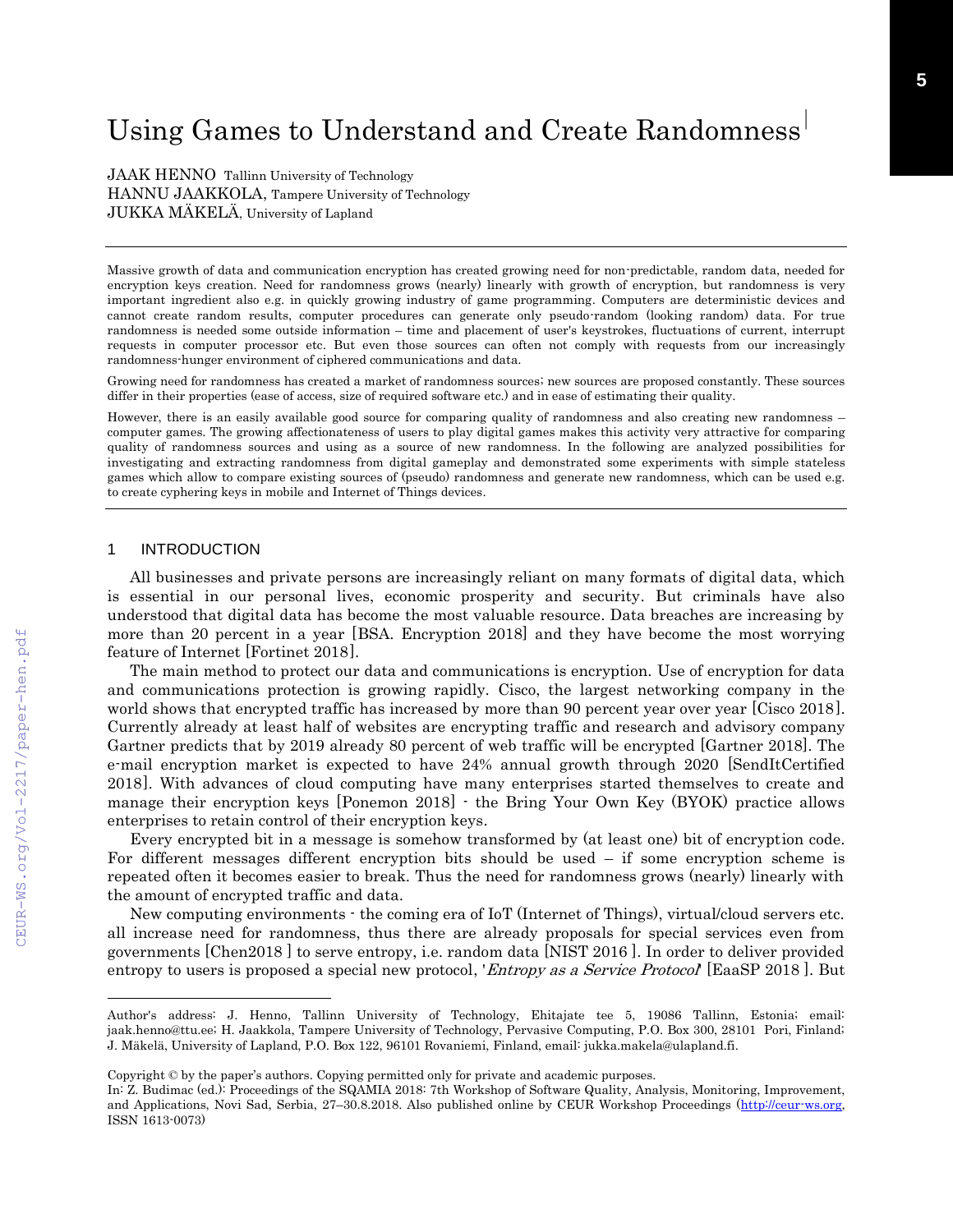#### 5:2 • Jaak Henno et al

for delivery the entropy should also be encrypted, thus this is a new source needing 'fresh' entropy. Therefore it is not clear, whether this service will reduce the need for entropy or contrary, increase it. Everything is much simpler if the entropy is generated and collected there where it is needed.

Here is proposed a use of games for creating entropy/randomness and for comparing quality of randomness (unpredictability) of already established sources. The inputs for the generated sequence are either human's gameplay or an already established source of randomness, the output – computergenerated sequence of moves or the sequence of game states, i.e. pairs (arrays in multiplayer mode) of inputs from all players. The main idea is that storing sequence of moves made during the game and using the maximally similar (to the current one) situation from this history allows computer to improve its play, produce better responses (moves) and also produce better randomness. Adding the (unpredictable) component of human gameplay improves randomness of the output, which can be further improved with iterating the process.

In the next section 2 is given overview of currently used methods to create randomness in computers and problems with establishing, whether a sequence of numbers is random (unpredictable). In section 3 is described a simple game, which requires producing uniformly distributed random binary sequences. In section 4 is presented a principle of learning from the maximally similar situation in gameplay history and in section 5 described acting on this principle computer algorithm, which makes computer player superior against human players. The algorithm can be used also against established sources of randomness, i.e. to evaluate their quality and its output can also be used as a new source of randomness. In the section 6 are described results from experiments and tests. In the section 7 is presented a generalization of the previous results employing binary sequences to m-ary sequences,  $m > 2$ .

#### 2 RANDOMNESS AND INFORMATION

It is impossible to generate random values using computers basic operations – computer is a deterministic device and all programs return determined value (if not, then the computer is severely broken). All computers are finite devices and after a sufficiently long time they enter a loop, will repeat already generated values, which definitely are not random. John von Neumann commented on this: "Anyone who attempts to generate random numbers by deterministic means is, of course, living in a state of sin." Algorithms used on programming language's translators for generating random values are actually pseudorandom number generators (PRNG) - big loops, which after their period start repeating output values. One of the best known is the formula (a linear congruential generator) used in popular standard C-language library glibc, which produces in a pseudorandom order a cycle with length 2^31 using the recurrence:<br> $x_{i+1} = (1103515245 \times x_i + 12345) \text{mod } 2^{0}31$ 

$$
x_{i+1} = (1103515245 * x_i + 12345) \text{mod} 2^{\circ}31
$$

The cycle length of the Mersenne Twister, the default PRNG in many computing environments is even bigger  $\cdot$  2<sup>19937</sup> -1. But the size of these loops does not guarantee that generated numbers are unpredictable - the more computers use the same PRNG, the less unpredictable it comes. And sometimes randomness is just faked by a finite list of integers, e.g. in the very popular game Doom randomness was introduced by a list of  $256$  integers [Doom 1997].

A seemingly good source of randomness is time and user inputs. In first computers, which did not have time functions, games got randomness e.g. counting game frames which were already played before user pressed "Start" or performed some other actions. But this kind of sources are very limited, besides, players tend to perform their actions in similar temp, thus after some plays 'random' becomes 'non-random'. Use of the time has also several problems. Many computing processes are started by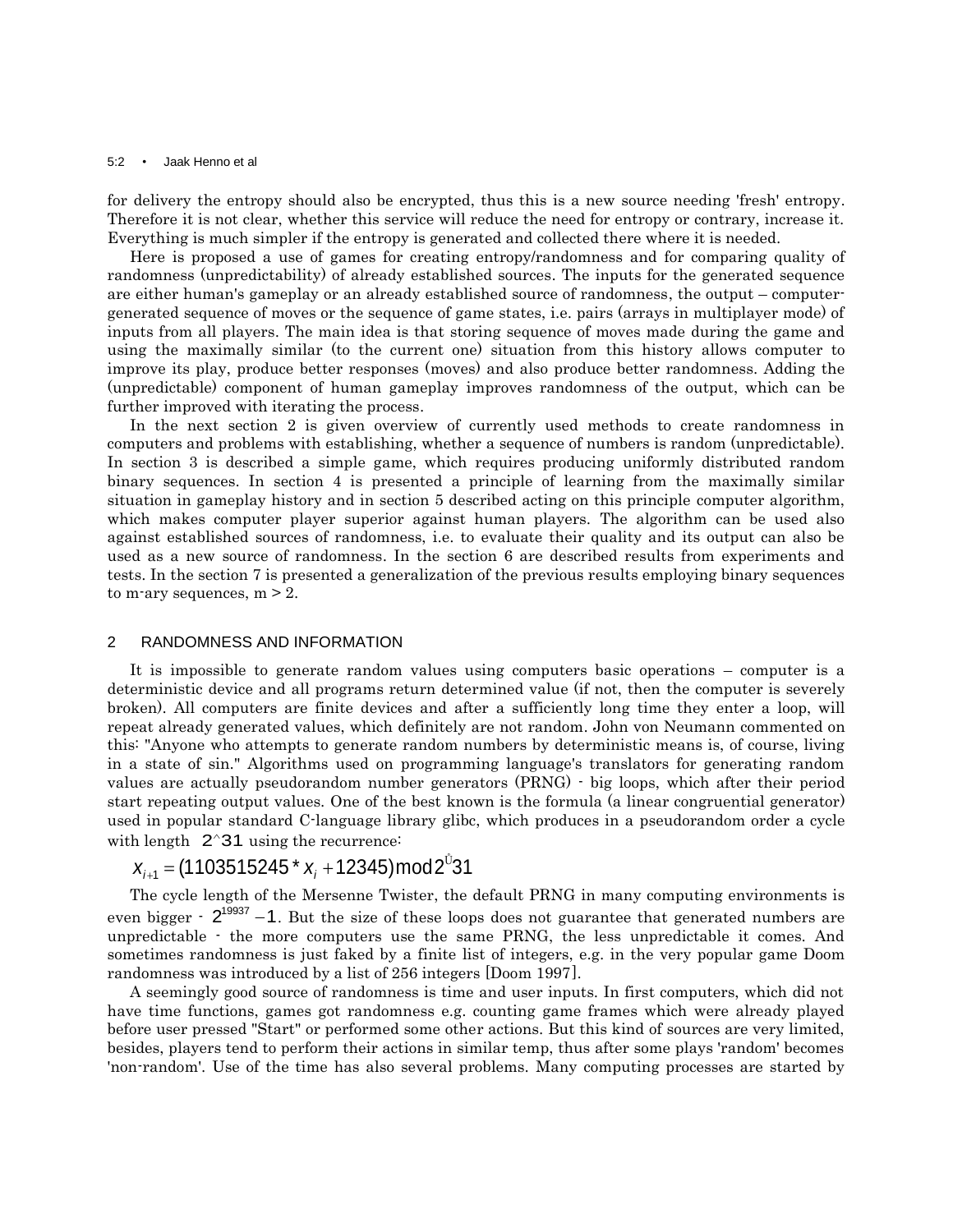timer, i.e. in pre-defined time, thus all derivatives of 'time' also become predictable. Predictable are also many other seemingly random values extracted from computer software and/or hardware. The 'father of all browsers' Netscape used time, the process and the parent process's ID-s for seeding its PRNG, but the resulting values were shown to be relatively predictable. Many programming environments even do not show the most precise value of time available or present it in different formats. In most browsers the JavaScript function

*Date.now();* 

produces integer value, but in Firefox the result is rounded to even value. Another time function *performance.now();* 

produces in Firefox even integer, but in Chrome and IE 11 – a real number with 12 decimals.

We use and check randomness with finite devices and when their memory (number of states) grows, some previously hidden regularities appear thus 'random' becomes 'non-random'. Many formulae for producing seemingly random values are at their introduction considered 'good enough', but later found to be not 'good enough' as e.g. the RC4 (Rivest Cipher 4) which is/was used in several commonly used encryption protocols and standards, e.g. in the TLS (Transport Layer Security), but was some years ago prohibited; widely known was periodicity in the random function of Microsoft PHP translator.

Randomness is an evasive concept to define. The widely accepted definition is the Kolmogorov-Chaitin definition  $[Kolmogorov 1965]$ :

<sup>a</sup> sequence is random if it can't be expressed by any algorithm or device which can be described using less symbols than what are in the sequence.

This definition and consequent definitions  $\left[ \text{Martin-Löf 1966} \right]$ ,  $\left[ \text{Schnorr 1971} \right]$  are theoretical, using infinite sets of concepts ('*any algorithm*'), thus useless for evaluating quality of a source of randomness. Available randomness tests  $[NIST 2016]$ , [Marsaglia 2002] require installation of specific software and from user higher than average computer skills.

#### 3 GAMES

Randomness is also very important in games - a rapidly growing area of software development. Humans are not very good sources of randomness, but employing different aspects of human gameplay, e.g. human errors allows to create quite good, unpredictable randomness [Alimomeni 2014]. In the following are analyzed possibilities for comparing quality of various sources of randomness and demonstrated experiments with simple static games which allow to generate quite good randomness.

For creating randomness and investigating randomness created during play could be used static games, where the game data structure does not change (not like in chess) and the game simply checks correspondence of player's inputs to rules, defining the result; the rules do not change during the play. Such a game is just a finite table for determining wins, loses and draws.

There are numerous examples of such games, e.g. the game 'even-odd' (or 'Matching pennies' [Matching pennies]): two players (call them 'even' and 'odd') simultaneously select one of two options '0' or '1' (integers); 'even' wins, if the sum of their selections is even, 'odd' – if it is odd.

| radic. T. The accusion value for the game even ond. |               |                |  |  |  |  |  |  |  |  |  |  |  |
|-----------------------------------------------------|---------------|----------------|--|--|--|--|--|--|--|--|--|--|--|
| 'even'                                              | יחי           | '1'            |  |  |  |  |  |  |  |  |  |  |  |
| 'odd'                                               |               |                |  |  |  |  |  |  |  |  |  |  |  |
| יחי                                                 | $win='even'$  | $win = 'odd'$  |  |  |  |  |  |  |  |  |  |  |  |
| '''                                                 | $win = 'odd'$ | $win = 'even'$ |  |  |  |  |  |  |  |  |  |  |  |

Table. 1. The decision table for the game 'even-odd'.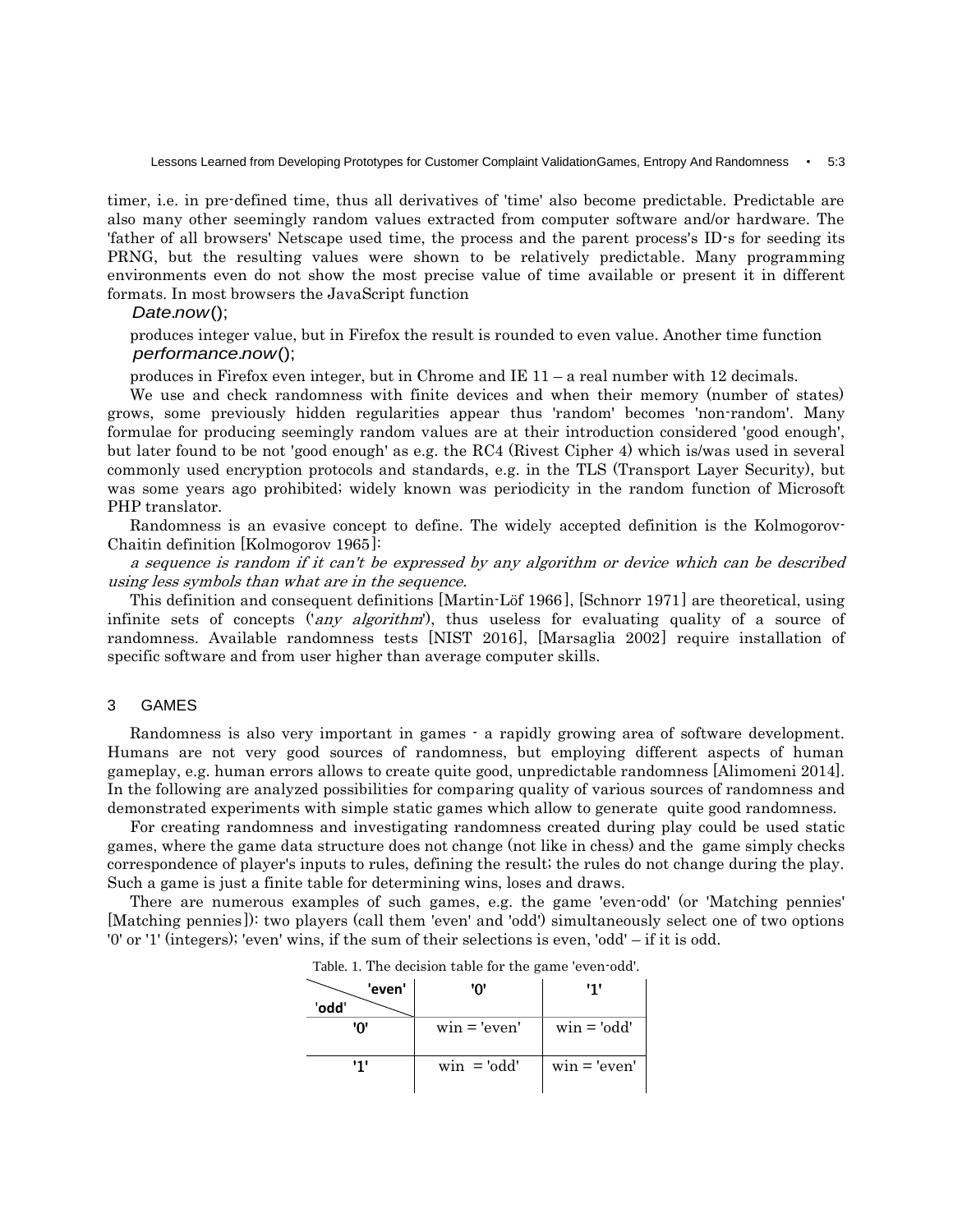5:4 • Jaak Henno et al

Game decision tables have often various symmetries, e.g. the above table allows reflection – change of rows to columns and vice versa (players have similar possibilities).

Players select their moves with certain probabilities, collection of these probabilities is called player's strategy. Suppose the strategy of the player 'even' for selecting '0' or '1' is

$$
p_{\rm e} = [p_{\rm e0}, 1-p_{\rm e0}]
$$

Here  $P_{e0}$  is the probability that player 'even' selects '0' and  $1 - P_{e0} = P_{e1}$  - probability, that he selects '1'. The strategy for player 'odd' is

$$
p_{o} = [p_{o0}, 1-p_{o0}]
$$

Player 'even' wins, if both players select the same values and loses, if the select different values, is he wants to maximize probability of winning, i.e. the quantity  $P_{eW} = p_{e0}p_{00} + (1-p_{e0})(1-p_{00}) = 1-p_{e0} - p_{00} + 2p_{e0}$ thus he wants to maximize probability of winning, i.e. the quantity

$$
P_{\text{eV}} = p_{\text{e0}} p_{\text{o0}} + (1 - p_{\text{e0}}) (1 - p_{\text{o0}}) = 1 - p_{\text{e0}} - p_{\text{o0}} + 2 p_{\text{e0}} p_{\text{o0}}
$$

The probability of winning for player 'odd' is

$$
P_{\text{eW}} - P_{\text{e0}}P_{\text{o0}} + (1 - P_{\text{e0}})(1 - P_{\text{o0}}) - 1 - P_{\text{e0}} - P_{\text{o0}} + 2P_{\text{e0}}P_{\text{e0}}
$$
  
The probability of winning for player 'odd' is  

$$
P_{\text{oW}} = P_{\text{e0}}(1 - P_{\text{o0}}) + (1 - P_{\text{e0}})P_{\text{o0}} = P_{\text{e0}} + P_{\text{o0}} - 2P_{\text{e0}}P_{\text{o0}}
$$

The probability of outcome for any of players is

$$
W = P_{\rm eW} - P_{\rm oW}
$$

The expression for probability of win for player 'even' is a function of its probability  $\rho_{\scriptscriptstyle{\theta}0}^{\scriptscriptstyle{-}}$  to select '0'. A function is growing if its derivative is positive and in the maximum – equals to zero, thus for

player 'even' the best strategy would be:  
\n
$$
\frac{dP_{ew}}{dp_{\text{e0}}} = p_{\text{o0}} - (1 - p_{\text{o0}}) - (1 - p_{\text{o0}}) + p_{\text{o0}} = 0
$$
\nFrom here it follows  
\n
$$
p_{\text{o0}} = 1/2
$$

Thus  $P_{\text{o}1} = 1 - P_{\text{o}0} = 1/2$  and from the symmetry of the game also  $P_{\text{e}0} = P_{\text{e}1} = 1/2$  .

This is the 'Nash Equilibrium'  $[Nash 1950]$  – an optimal strategy if other players do not change their strategy. Nash proved existence of equilibrium points, but did not show, how to find them. It turned out to be quite a complex problem [Babichenko Rubinstein 2016], but for this very simple game it was easy to calculate the optimum.

When playing, players generally do not take derivatives to calculate their optimum strategy – they come to the optimum with step-by-step modifications of their strategies. Knowing, that both '0' and '1' should be selected with the same probability  $\frac{1}{2}$  does not help much – they should be selected so that opponent could not detect any pattern in selections and it is very easy to 'slip down' from the equilibrium point, since this is a saddle point of the function *W* :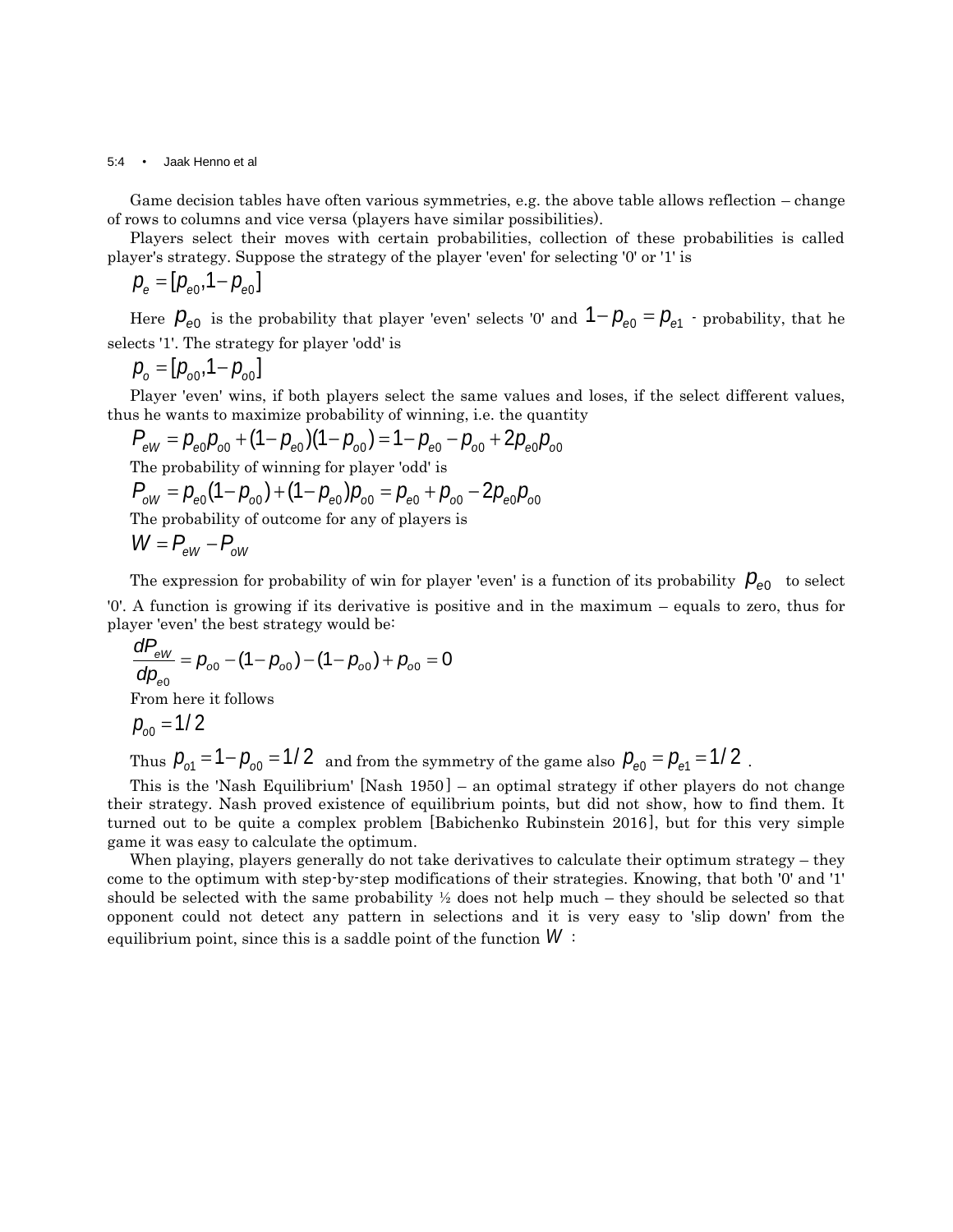Lessons Learned from Developing Prototypes for Customer Complaint ValidationGames, Entropy And Randomness • 5:5



Fig. 1. The 3D plot of the function W and the equilibrium point – change of strategy for any player will change probability of winning for both players.

# 4 LEARNING

Real (human) players usually quickly understand, that they should follow what the opponent does – they should learn from the sequence of already made moves.

A player with very limited memory considers only the last move and adheres the simplest learning strategy (learning with deph 1):

if I won – repeat the last move; if I lost – change the move.

Consider this game as a finite automaton, where states are pairs  $[0,0]$ ,  $[0,1]$ ,  $[1,0]$ ,  $[1,1]$  of players moves (first the move of player 'even', then – player 'odd), transforming the current state to the state designated with this move and producing outputs 'e','o' which indicate, who won (player 'even' or player 'odd'), the output is shown after the state. It is easy to see, that whatever was the first move (where they could yet not follow the above rule), the game converges to four-step cycle. For instance, suppose the first move was [0,0] and both players follow the above rule: pose the first move was [0,0] and both players follo<br>  $[0,0]e \rightarrow [0,1]o \rightarrow [1,1]e \rightarrow [1,0]o \rightarrow [0,0]e \rightarrow ...$ 

Whatever was the first move, players always create this four-state deterministic automaton. Thus a wise player tries to confuce the opponent, make random moves and learn from previous game situations. Every 'novel' move, a move that has not been used in current situation before adds to the above automaton a new transition and the automaton becomes non-deterministic.

The situation is similar when two finite (deterministic) automata interact and try to quess each other's behaviour ('pwn' the opponent, [Henno 2017]). In order to learn opponents behaviour automata store interaction history (moves). If an automaton has used all its memory it starts looping, repeat its moves (it is deterministic). Thus if other automaton has more memory and discovers that opponent is looping it knows from thereon all actions (moves) of the other.

### 5 ALGORITHM

The algorithm is based on seeking loops in opponent's behaviour (learning with depth  $> 1$ ):

- look back and when you see a situation maximally similar to the current one make the move that then (in the previous similar situation) would make you winning.

More precisely: suppose the sequence of moves from the first state  $\, \mathsf{S}_{_{\!0}}\,$  to the  $\,$  the current state  $\, \mathsf{S}_{_{\!C}}\,$ of the game is

he game is  

$$
S_0, S_1, \ldots, S_n, \ldots, S_k, S_c, S_{c+1}, \ldots, S_n, \ldots, S_k, S_c
$$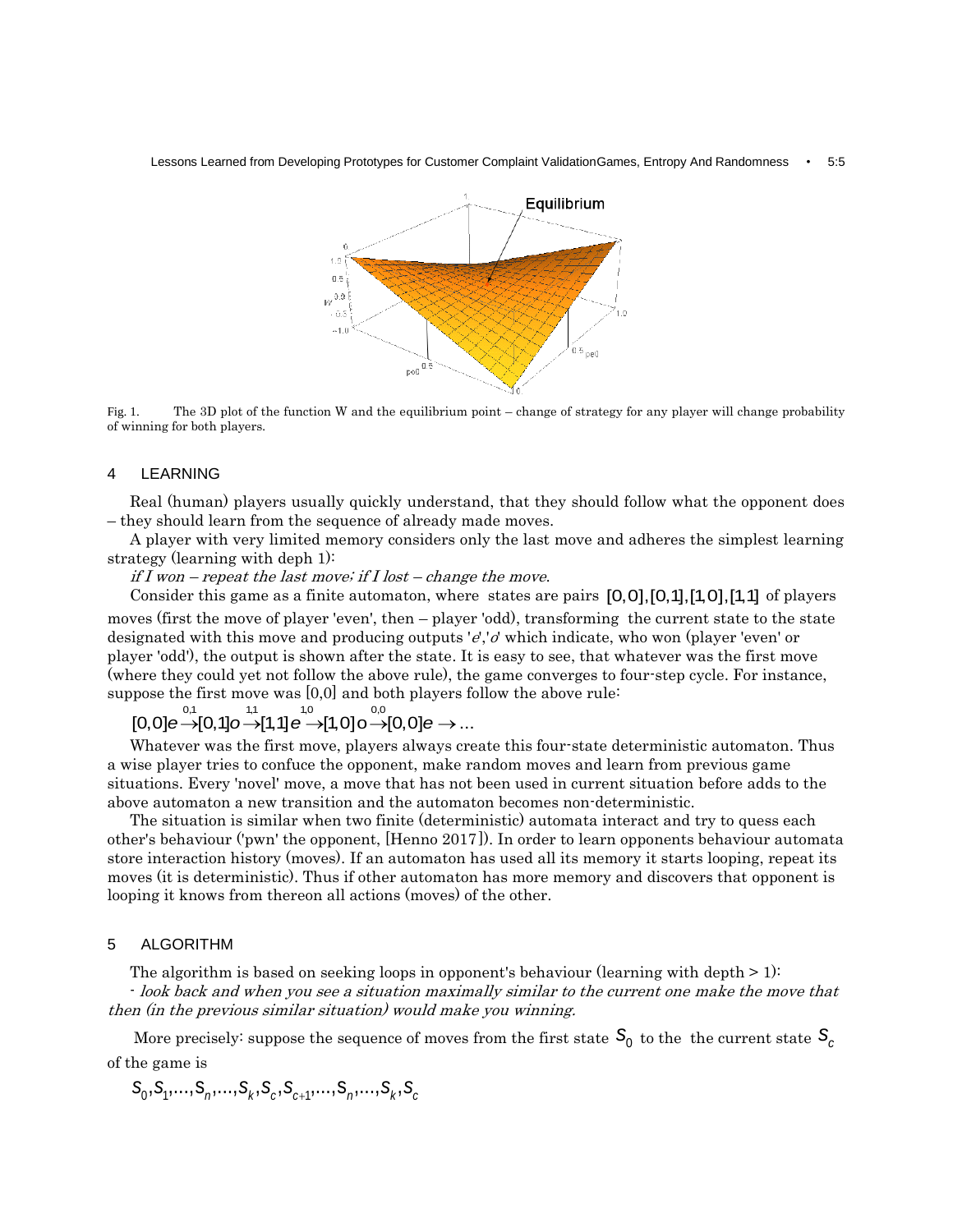#### 5:6 • Jaak Henno et al

From the current state  $\mathcal{S}_c$  search backwards for the longest subsequence which already has  $\alpha$  occurred before the current state  $\mathcal{S}_c$  ; suppose it is  $\mathcal{S}_n, ..., \mathcal{S}_k, \mathcal{S}_c$  :

 $S_0, S_1, \ldots | S_n, \ldots, S_k, S_c, S_{c+1}, \ldots | S_n, \ldots, S_k, S_c$ 

For instance, for the list (for interactions where are used digits)  $S_0, S_1, \ldots S_n, \ldots, S_k, S_c, S_{c+1}, \ldots, S_n, \ldots, S_k, S_c$ <br>For instance, for the list (for interactions where are used digits)<br>1,7,2,1,2,3,4,2,1,2, 4,3,1,2,3,5,7,5,9,8,9,1,2,3,4,7, 4,3,1,2,3,5

the longest suffix which the algorithm would return is 4,3,1,2,3,5

Thus the next move should beat the opponents earlier move in this situation: '7'.

The longer the subsequence is, the more probable is that the opponent (with limited memory) will

repeat its last move in this situation, i.e. the move that created the state  $\ S_{c+1}$  . Now select your move

correspondingly, i.e. if the state  $\, {\bf S}_{c+1} \,$  was for you winning, repeat your move; if it was not, change it.

# 6 CREATING RANDOMNESS

In tests with students (and authors of this paper) this simple strategy for computer has turned out to be very good – if the length of the game is >50, human players are already behind (you can test yourself at http://staff.ttu.ee/~jaak/games/). We can not remeber long sequences of moves and we are not sufficiently random to beat computer, especially if the memory requirements (length of the game) grows; it seems that here also works the famous human short-term memory principle  $7\pm2$  [Miller 1956. The best strategy for human players is to get access to some established source of random binary numbers  $\cdot$  use Javascript's function Math.floor (2\*Math.random() or window.crypto.getRandomValues(), download/lookup a table of random binary numbers from https://www.random.org/ etc and enter your moves from this source.

This mode of playing expels humans. This is 'the table of random numbers vs computer' and this is a rather good test of quality of randomness presented in this table, i.e. evaluation of the quality of the source of randomness.

The descibed above algorithm for searching longest previously already occurred suffix in the list of moves tests, wheather the game automaton is already in cycle, i.e. repeating moves. If it is, it breaks this cycle with probability growing with the length of the cycle – in every move probability, that one of player's (table of random numbers or computer) does not repeat the previously used values (i.e. the probability that the cycle will be broken) is  $\approx 0.5$  . Lack of long cycles is a good evidence for randomness of the sequence.

The described above computer algorithm was tested against three established sources of randomness: Javascript function random() (traditional source of randomness in Javascript, works in all major browsers), window.crypto.getRandomValues() – the new, 'stronger' Javascript function, and downloading (at the beginning of test) a list of random numbers from RANDOM.ORG (https://www.random.org/), where randomness is based on atmospheric noise.

In series of 10 tests in Firefox, every test with 10000 moves (JavaScript random() against computer) the number  $n$  of occurrences of cycles of length  $\lambda$  is presented the table below. Tests for other opponents: window.crypto.getRandomValues() and RANDOM.ORG produced similar results.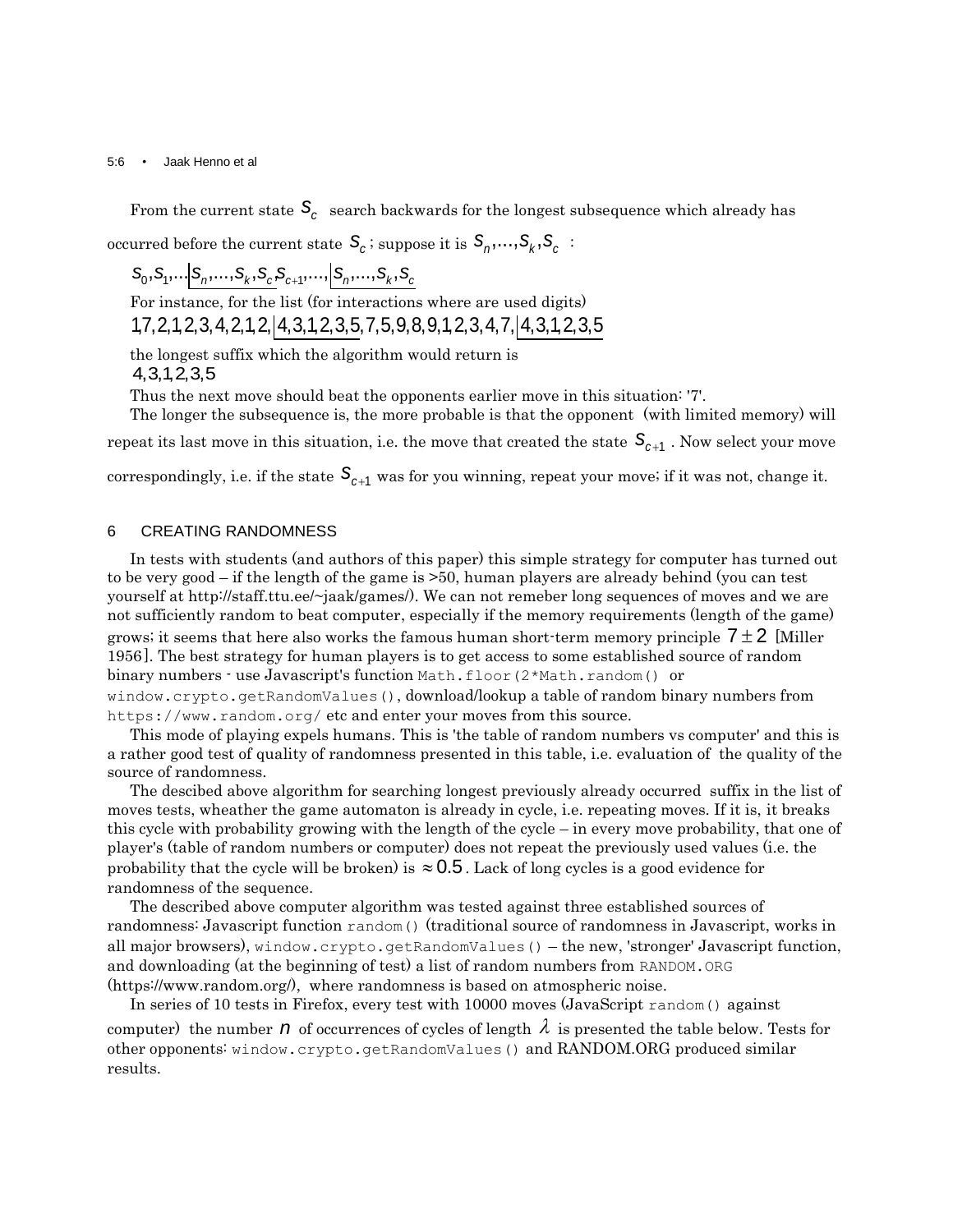|     |     |     |     |     |    |  |  | ΙU |  |  |  |  |  |  |
|-----|-----|-----|-----|-----|----|--|--|----|--|--|--|--|--|--|
| 982 | 932 | 756 | 416 | 153 | 46 |  |  |    |  |  |  |  |  |  |

|  |  | Table. 2. Occurrence of cycles and their length in series of 10000 tests: |  |  |  |  |  |  |  |  |  |  |
|--|--|---------------------------------------------------------------------------|--|--|--|--|--|--|--|--|--|--|
|--|--|---------------------------------------------------------------------------|--|--|--|--|--|--|--|--|--|--|

The computer played quite well against all three opponents. Below are results of 10 cumulative tests 'player1 = window.crypto.getRandomValues(), player2 = computer', each for 10000 moves executed in Google Chrome. While in the first 5 series computer had difficulties, but after that learned constanly and at the end clearly outperformed the opponent.

Table. 3. Cumulative results of 3x10 tests à 10000 moves, player1 = window.crypto.getRandomValues(), uter.

|                |                   |                | Better player1 |                |   | Better player2 |                |                |                |                |                |                | Draw           |          |          |   |          |  |
|----------------|-------------------|----------------|----------------|----------------|---|----------------|----------------|----------------|----------------|----------------|----------------|----------------|----------------|----------|----------|---|----------|--|
|                | Chrome<br>Firefox |                |                |                |   | Firefox        |                | Chrome         |                |                |                | Firefox        |                | Chrome   |          |   |          |  |
| 0              |                   |                |                |                | 0 |                | 0              | 0              | 0              |                |                | 0              | 0              | 0        | $\Omega$ | U | $\Omega$ |  |
|                |                   |                |                |                | 0 |                |                |                |                |                | $\overline{2}$ | $\theta$       | $\theta$       | $\theta$ | $\Omega$ | 0 | $\Omega$ |  |
| $\overline{2}$ | $\overline{2}$    | $\overline{2}$ | $\overline{2}$ |                |   |                |                |                | ٦              | $\overline{2}$ | $\overline{2}$ | $\theta$       | $\theta$       | $\theta$ | $\Omega$ | 0 | $\theta$ |  |
| $\overline{2}$ | $\overline{2}$    | $\mathbf{2}$   | 3              | $\overline{2}$ |   | $\mathbf{2}$   | $\overline{2}$ | $\overline{2}$ |                | $\overline{2}$ | 3              | $\theta$       | $\theta$       | $\theta$ | $\Omega$ | 0 | 0        |  |
| 3              | $\overline{2}$    | $\overline{2}$ | 3              | $\overline{2}$ |   | $\mathbf{2}$   | 3              | 3              | $\overline{2}$ | 3              | 4              | $\theta$       | $\overline{0}$ | $\theta$ | $\Omega$ | 0 | $\Omega$ |  |
| 4              | 3                 | 3              | 3              | $\overline{2}$ |   | $\mathbf{2}$   | 3              | 3              | 3              | 4              | 5              | $\theta$       | $\theta$       | $\theta$ | $\Omega$ | 0 | $\Omega$ |  |
| 5              | 4                 | 4              | 3              | 3              |   | $\overline{2}$ | 3              | 3              | 4              | 4              | 6              | $\overline{0}$ | 0              | $\theta$ | $\theta$ | 0 | $\theta$ |  |
| 6              | 5                 | 5              | 3              | 3              |   | $\mathbf{2}$   | 3              | 3              | 5              | 5              | π              | $\theta$       | $\theta$       | $\theta$ | $\theta$ | 0 | 0        |  |
| 6              | 5                 | 5              | 3              | 3              |   | 3              | 4              | 4              | 6              | 6              | 8              | $\theta$       | $\theta$       | $\theta$ | $\Omega$ | 0 | $\Omega$ |  |
| ┍              | 6                 | 6              | 3              | 4              | റ | 3              | 4              | 4              | $\overline{ }$ | 6              | 8              | 0              | 0              | 0        | $\theta$ | O |          |  |

This and results of other similar tests (computer against Javascript's random() or table of random values from RANDOM.ORG – their randomness is created from atmospheric noise) show, that the described above algorithm quite well handles these sources of randomness, i.e. its own randomness is on the same leval. From the above table it is seen, that there are some differences in browsers – in Chrome computer outperformed the conventional sources of randomness, but in Firefox the result was opposite – implementation of the function window.crypto.getRandomValues() differs in these browsers.

Creating randomness requires memory. In the above experiments the longest subsequence was searched from the whole list of played states, i.e. the algorithm could have as much memory as it needed. If the available memory is restricted, the results are slightly worse, but the difference is marginal. Below are results of tests, if access to memory was restricted - computer could use only the last half of the list of moves (he 'forgets' the earlier moves).

Table. 4. Cumulative results of 3x10 tests à 10000 moves, player1 = window.crypto.getRandomValues(), player2 = computer; computer could use only the last half of the list of made moves.

| Better player1 |                   |                            |               |               |               |          | Better player2 |                |                |               |                |         |                | Draw     |   |                  |  |  |  |
|----------------|-------------------|----------------------------|---------------|---------------|---------------|----------|----------------|----------------|----------------|---------------|----------------|---------|----------------|----------|---|------------------|--|--|--|
|                | Chrome<br>Firefox |                            |               |               |               | Firefox  |                | Chrome         |                |               |                | Firefox |                | Chrome   |   |                  |  |  |  |
|                |                   |                            |               |               |               |          |                | 0              |                | 0             |                | 0       | 0              |          | 0 | 0                |  |  |  |
| $\overline{2}$ |                   | $\Omega$<br>$\overline{ }$ |               | റ<br>↵        |               |          |                | 0              |                | $\Omega$      |                | 0       | 0              |          | 0 |                  |  |  |  |
| $\overline{2}$ |                   | റ<br>◢                     | $\Omega$<br>∠ | റ<br>↵        | $\Omega$      |          | റ<br>∠         |                |                |               |                | 0       | $\overline{0}$ | $\Omega$ | 0 | O                |  |  |  |
| 3              | $\overline{2}$    | 3                          | $\Omega$<br>ð | $\Omega$<br>∠ | $\Omega$<br>◢ |          | റ<br>∠         |                |                | $\Omega$<br>◢ | $\overline{2}$ | 0       | $\overline{0}$ | 0        | 0 | 0                |  |  |  |
| 3              | 3                 | 3                          | 4             | $\Omega$<br>▵ | 3             | $\Omega$ | റ<br>∠         | $\overline{2}$ |                | 3             | $\overline{2}$ | 0       | $\overline{0}$ | 0        | 0 | $\left( \right)$ |  |  |  |
| 3              | 3                 | 4                          | 4             | 3             | 3             | 3        | 3              | $\overline{2}$ | $\overline{2}$ | $\Omega$<br>◢ | 3              | 0       | $\theta$       | 0        | 0 | $\left( \right)$ |  |  |  |
| 3              |                   | 4                          |               | 2<br>. .      |               |          | Q              | 3              | 3              | 4             | 3              | 0       | 0              |          | 0 |                  |  |  |  |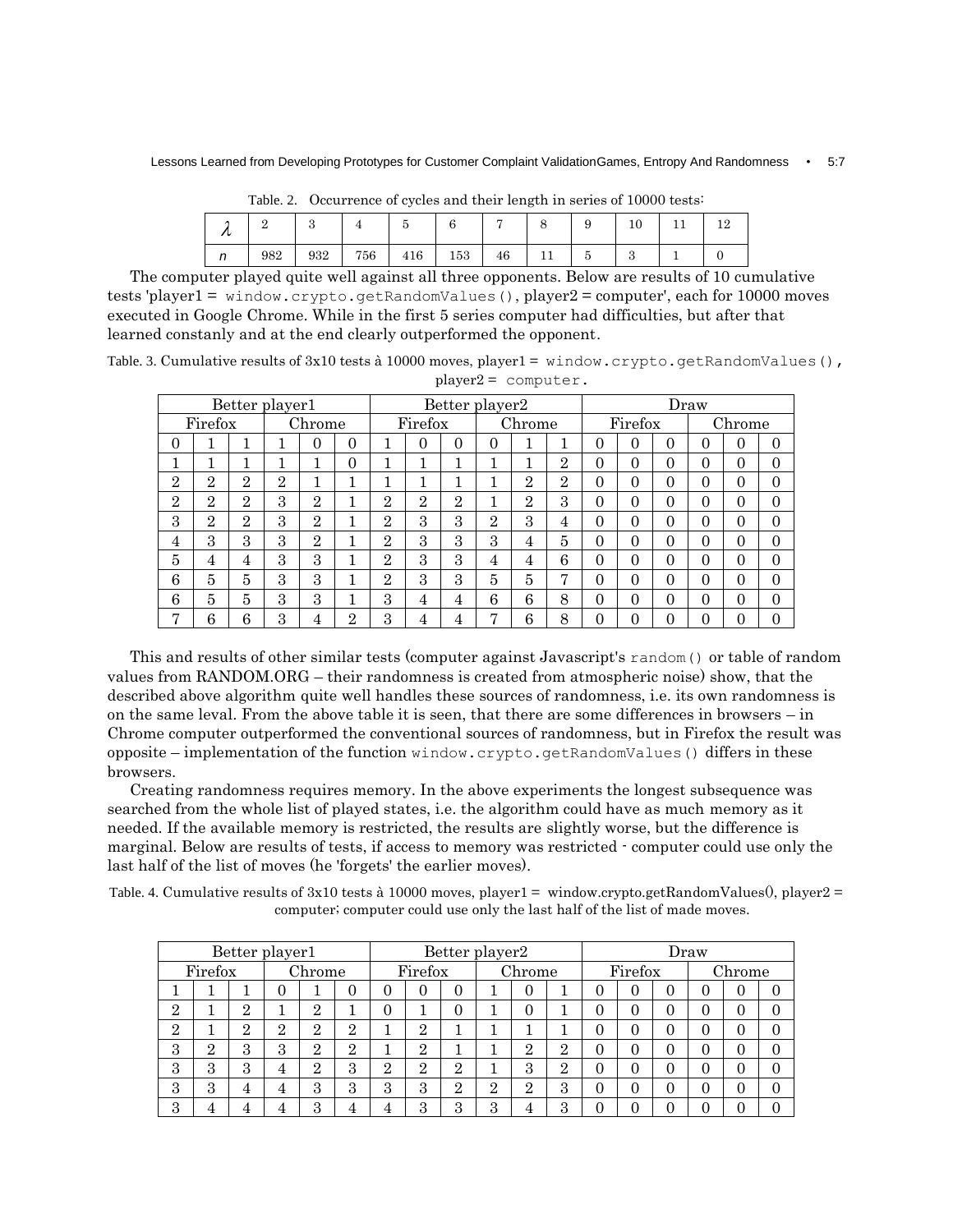#### 5:8 • Jaak Henno et al

|  | $4$   4   5   4   4   5   4   4   3   4   4   3   0   0   0   0   0   0   0                                                |  |  |  |  |  |  |  |  |
|--|----------------------------------------------------------------------------------------------------------------------------|--|--|--|--|--|--|--|--|
|  | $4 \mid 5 \mid 6 \mid 5 \mid 5 \mid 5 \mid 5 \mid 4 \mid 3 \mid 4 \mid 4 \mid 4 \mid 0 \mid 0 \mid 0 \mid 0 \mid 0 \mid 0$ |  |  |  |  |  |  |  |  |
|  | $4 \mid 5 \mid 6 \mid 6 \mid 6 \mid 5 \mid 6 \mid 5 \mid 4 \mid 4 \mid 4 \mid 5 \mid 0 \mid 0 \mid 0 \mid 0 \mid 0$        |  |  |  |  |  |  |  |  |

#### 7 M-ARY SEQUENCES

The game 'even-odd' works with binary sequences, but it is easy to design similar static games for investigating randomness of m-ary sequences, i.e. sequences of of m-ary residues  $0,1,...,m-1$ , m  $> 2$ . Well-known example of such a game is the game rock-paper-scissors,  $m = 3$ , where players inputs are compared in one-directional order.



Fig. 2. Decision schema for the rock-paper-scissors game (m = 3) and for the general case (m=7).

In m-ary game players select one of integers  $0,1,...,m-1$ ,  $m \geq 2$ ; winner is the player, who can 'shoot' the other, if ranges of their wepons are less than m/2 (the shooting is possible only in one direction), i.e. on the above schema for m=7 winner is player p1 (variations of this game are also available in http://staff.ttu.ee/~jaak/games). The same way as above it is easy to show that the optimal strategy (the Nash equilibrium) for such games is also uniform randomness, thus the above algorithm wins against human players, who often use persistent cyclic motions, predicted by the evolutionary game theory because of humans bounded rationality [Wang, Hu, Zhou  $2014$ ].

# 8 CONCLUSIONS

Games are a convenient and easy to use environment for comparing quality of sources of randomness and generating 'new' randomness. Simple games can also be used e.g. for access control, filtering bots from human users (the function of Google reCaptcha-s). The randomness generated by gameplay can be used for generating encryption keys for participants of multi-user games or for enterprizes practizing BYOK methods – no need for downloading keys from server. Creation of new randomness and entropy would have many applications in in our over-organized non-random environment, where entropy/randomness is becoming an endangered species.

#### REFERENCES

<sup>i</sup>BSA. Encryption: Why It Matters. Retrieved May 9, 2018 from http://encryption.bsa.org/

Fortinet 2018. Data Breaches Are A Growing Epidemic. How Do You Ensure You're Not Next? Retrieved May 08,2018 from https://www.fortinet.com/blog/threat-research/data-breaches-are-a-growing-epidemic--how-do-you-ensure-you-re-n.html

Cisco 2018. Encrypted Traffic Analytics White Paper. Retrieved May 9 2018 from https://www.cisco.com/c/dam/en/us/.../nb-09encrytd-traf-anlytcs-wp-cte-en.pdf

SendItCertified 2018. Growth of Encryption Market. Retrieved June 10 2018 from www.senditcertified.com/growth-ofencryption-market/

Ponemon 2018. Global Encryption Trends study. Retrieved May 13 2018 from go.thalesesecurity.com/rs/.../2018-Ponemon-Global-Encryption-Trends-Study-ar.pdf

Doom 1997. id-Software/DOOM, Retrieved on May 28, 2018 from https://github.com/id-Software/DOOM/blob/master/linuxdoom-